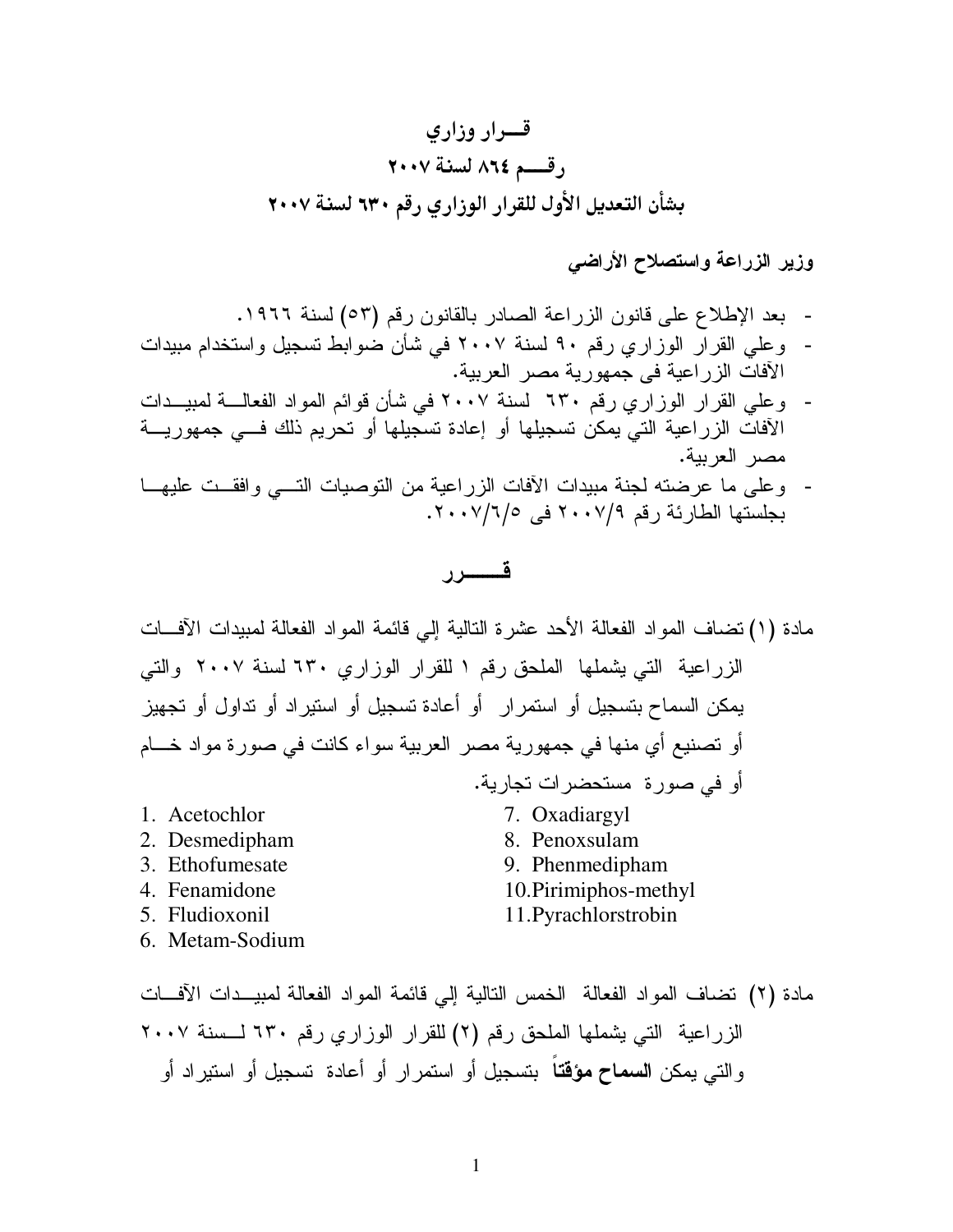نداول أو تجهيز أو تصنيع أي منها في جمهورية مصر العربية سواء كانت فـــي صــــورة مواد خام أو في صورة مستحضرات تجارية. ويتحتم على لجنة مبيدات الآفات الزراعية الاستمرار في متابعة مراجعة هذه المواد في ضوء ما نتتهى إليه المفوضية الأوربية بشان كل من هذه المواد الفعالة أما للاستمرار ً في تسجيلها أو وقف تسجيلها.

**Emamectin Benzoate**  $1.$ 

4. Thiocyclam hydrogen oxalate

 $2.$ Fenvalerate 5. Trifloxysulfuron-Sodium

 $3.$ Flufenzine

مادة (٣) يجوز للجنة مبيدات الآفات الزراعية إصدار شهادات تسجيل لمدد محـــددة فــــى حالة السماح المؤقت بتسجيل أو إعادة تسجيل أو استير اد أو نداول أو تجهيـــز أو تصنيع مبيدات لآفات زر اعية.

مادة (٤) يسري على جميع مبيدات الآفات الزراعية المسجلة حاليا أو التي يتم تسجيلها ۖ أو إعادة تسجيلها في جمهورية مصر العربية فترة السماح المنصوص عليهـا فــي المعادة رقم (٣) من القر ار الوز ار ي ٩٠ لسنة ٢٠٠٧ إذا ما تقر ر وقف أو إلغــاء تسجيلها أو عند تحر بمها.

مادة (٥) ترفع مادة الكربوفيوران "Carbofuran" مــن الملحــق رقــم (١) للقـــرار الوزاري ٦٣٠ لسنة ٢٠٠٧ ويعدل ما جاء في الملحق رقم (٣) من ذات القـــرار بخـــصوص Carbofuran (granular only) ليـــصبح الكربوفيـــوران "Carbofuran"

مادة (٦) نرفع علامة زائد (+) من أمام مادة Cyprodinil (رقم مسلـــسل٤٢) فـــي الملحق رقم (١) من القرار الوزاري ٦٣٠ لسنة ٢٠٠٧ . وكذلك تفصل المواد الفعالة المزدوجة في هذا الملحق عن بعضها مع بقاء كل منها فيه.

مادة (٧) في حالة النظر في تسجيل مستحضرات مخاليط مبيدات أفات زراعيــــة تحتـــوي علمي أكثر من مادة فعالة ، بنم نطبيق ضوابط نسجيل واستخدام المبيدات النبي